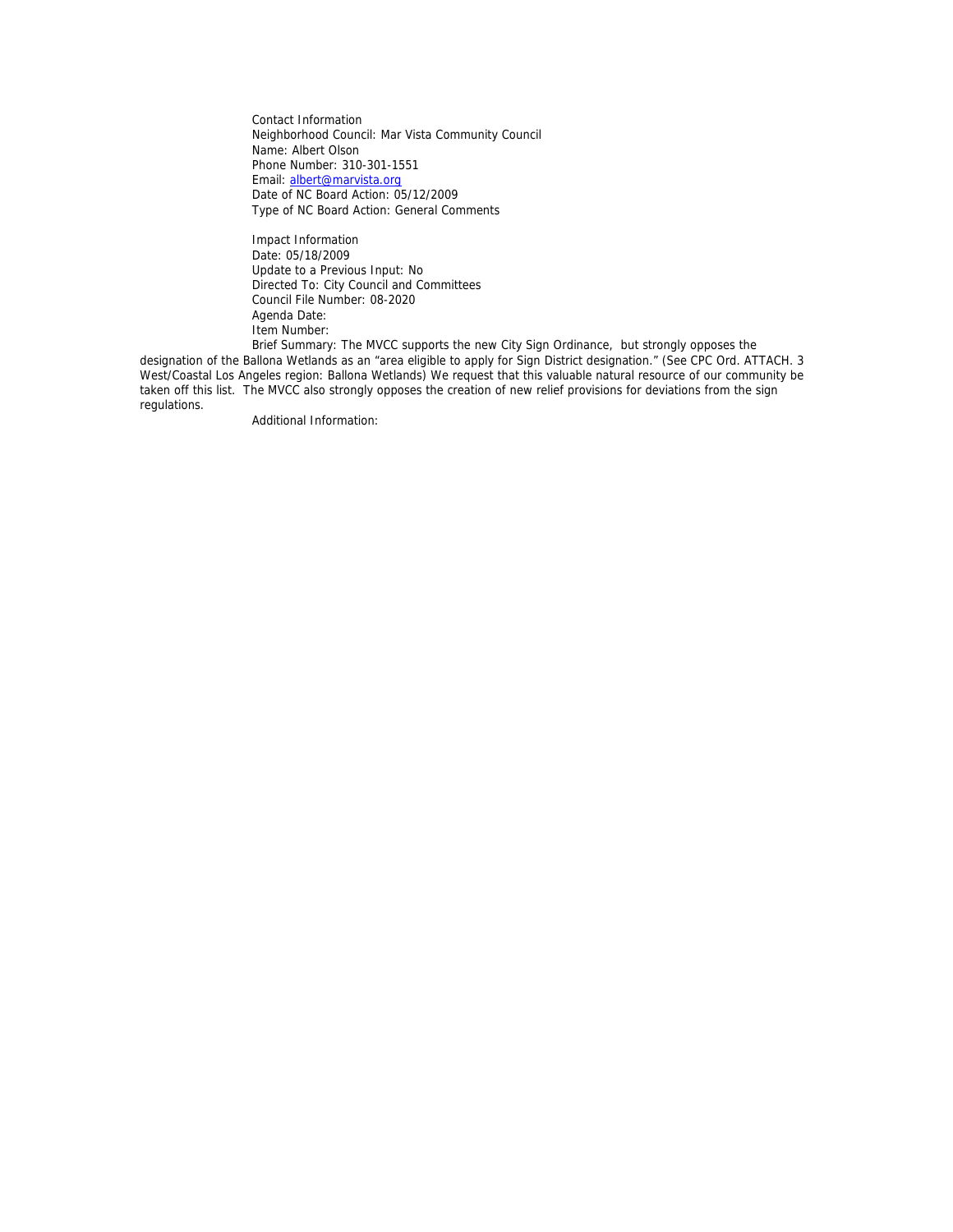# MAR VISTA COMMUNITY COUNCIL BOARD OF DIRECTORS MEETING MAY 12, 2009 **MINUTES**

7:02 P.M.

# *CALL TO ORDER*

The following members of the board were present or arrived shortly thereafter: Ken Alpern, Kate Anderson, Laura Bodensteiner, Stephen Boskin, Sharon Commins, Bob Fitzpatrick, Rob Kadota, Bill Koontz, Christopher McKinnon, Marilyn Marble, Babak Nahid, Albert Olson, and Bill Scheding.

#### *APPROVAL OF MINUTES*

The minutes from the April 22, 2009 special meeting were approved as presented. The approval of the minutes from the April 14, 2009 meeting was tabled pending corrections.

# *PUBLIC COMMENT (I)*

Zone 1 resident thanked Babak Nahid for his efforts.

#### *ELECTED OFFICIALS AND CITY DEPARTMENT REPORTS*

Laura Island, Mar Vista Park Director, reported on the construction progress and Earth Day cleanup at the park. She reported on recycling progress and the upcoming teen club activities.

CD 11 Councilman Bill Rosendahl represented by Len Nguyen announced that Maxine Waters is holding a Town Hall on Saturday May 16 about the stimulus plan.

Simone Taylor, DWP, reported on shortage year rates, entering Phase 3 and shortage year rates begin on June 1. Please report violators to droughtbusters@dwp.com.

City of L.A. Mayor Antonio Villaraigosa represented by Jennifer Badger reported on the Budget Finance committee meeting. The mayor supports a \$45,000 budget for NCs. He sent a letter requesting a fiscal state of emergency. Day of Service upcoming on June  $27<sup>th</sup>$ .

DONE Project Coordinator Deanna Stevenson reported on upcoming deadlines, including bylaws are due by May 15<sup>th</sup> and the election stipulation worksheet is due by June  $1<sup>st</sup>$ .

## *OFFICERS AND LIAISON REPORTS*

Chair: No report.

First Vice-Chair: Albert Olson reported that the Budget and Finance Committee meeting downtown scheduled for 1 pm did not start until 3 pm.

Second Vice-Chair: Sharon Commins commented on the Budget and Finance Committee meeting.

Secretary: No report.

Treasurer: Christopher McKinnon reported that the balance is \$80,349, with \$31,924 allocated.

Director for Animal Welfare: No report.

DWP MOU: Babak Nahid reported on the threat of NC funding cuts and requested attendance at the May 18<sup>th</sup> City Council meeting.

Bi Monthly CD 11/LADOT Traffic Meeting Liaison: Linda Guagliano announced the next meeting at 10 am on May 13. LANCC Delegate Report: No report.

Mayor's Budget Planning: No report.

## *COMMITTEE REPORTS*

## Executive & Finance:

Rob Kadota reported that the committee discussed outstanding funding motions, including LAPD Pacific Area Explorers and DAPS Program and MVCC. A funding motion for \$15,000 for Venice Blvd Beautification was referred to T&I Committee, as well as a funding motion for \$15,000 for green street and curb repair related of North Oval (with possible Federal Stimulus \$) was referred to T&I Committee.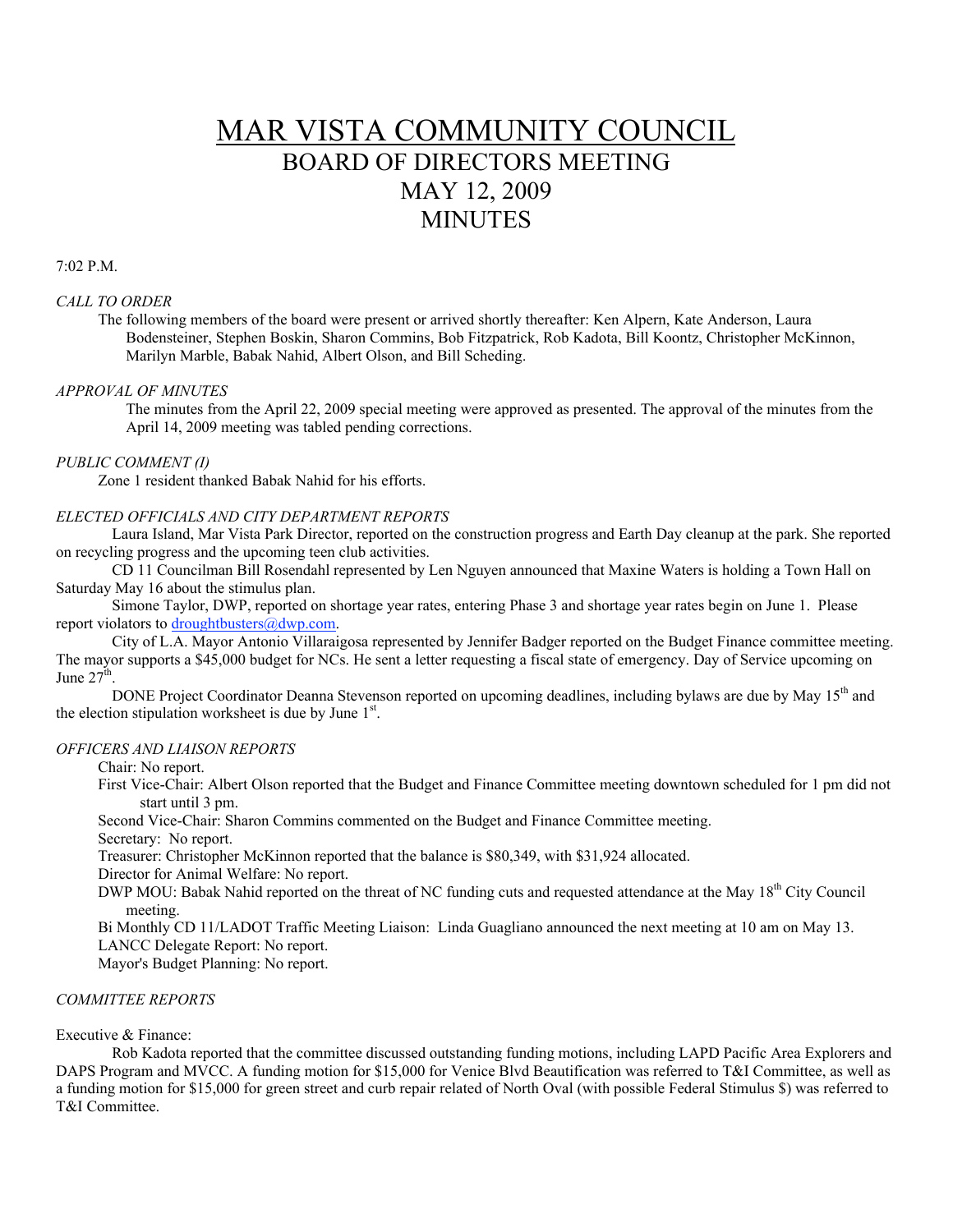Aging In Place Project has expressed a desire to host a quarterly stakeholder meeting Summer or Fall.

**ADMINISTRATIVE MOTION - Green Garden Tour Appreciation: Mar Vista Community Council formally recognizes and extends our appreciation to the organizers and garden hosts that participated in Mar Vista's 1st Annual Green Garden Tour with board approved certificates.**

**Motion passed unanimously.**

**POLICY MOTION - Modified Financial Disclosure Forms for NCs: MVCC Supports BONC's Proposed Draft Financial Disclosure Form as a more appropriate solution to Financial Disclosure requirements for Neighborhood Council use of either form 700 or Form 54.**

**Motion passed unanimously.**

Community Concept Plan Committee:

Sharon Commins reported that the Community Plan will not be funded in the foreseeable future.

#### Community Outreach Committee:

**FUNDING MOTION: The Mar Vista Community Council approves the allocation of an amount not to exceed \$500 to assist funding an outreach event intended to support a Mar Vista business community event. This funding motion must meet all City of LA funding guidelines and be funded and paid in the fiscal year which it is passed or it expires on June 30, 2009.**

Bill Scheding asked if there is outside funding.

Bill Koontz commented that the goal is to improve downtown and will benefit stakeholders.

Babak Nahid commented that chambers and councils are and should remain separate.

Kate Anderson commented in favor of supporting the business community.

Bill Scheding commented that there are few details given about what will be funded.

Marilyn Marble commented in favor of the motion.

**Motion passed. 7 for, 1 opposed, 1 abstention.**

#### Education, Arts & Culture:

Kate Anderson reported that the Education Summit has been set for May  $28<sup>th</sup>$  7-9pm to talk about what the decentralizing of the budget means for schools and how parents can get involved.

**FUNDING MOTION – Education Summit Event and Video Equipment Purchase and purchase of a video camera: Motion to allocate \$1000 for outreach and miscellaneous event costs (room rental, refreshments, flyers, posters) for the MVCC Education Arts and Culture Committee's Stakeholder meeting scheduled for 5.28.09. Purpose of the event is to discuss the impact o f the budget crisis on our schools. In order to capture and share the program with people not able to attend the meeting. The E.A.C. is asking MVCC to purchase and make available to the EAC committee a video camera that will become part of the MVCC's set of board owned and operated AV equipment. This funding motion must meet all city of LA funding guidelines and be funded and paid in the fiscal year in which it passes or it expires.**

**Motion passed.**

Election & Bylaws Committee:

**POLICY MOTION: Adoption of revised MVCC Bylaws: 2nd Reading and vote of proposed 04-06-09 Draft Modification of MVCC Bylaws – posted on web and printed copies available at board meeting. 2nd reading and board action scheduled for May 12, 2009 MVCC Board of Directors meeting.** 

**Motion passed.**

**POLICY MOTION re: MVCC Election Procedures, Bylaws and Standing Rules and City Clerk Election Stipulations: Review and complete with MVCC specific language the 2010 neighborhood council election procedures stipulation language worksheet.**

**Motion passed.**

## Green Committee:

Laura Bodensteiner thanked the participants of the Green Garden Showcase. Meetings usually held on 4<sup>th</sup> Sunday, but this month will be May  $31<sup>st</sup>$  in deference to Memorial Day.

Neighborhood Traffic Management Committee: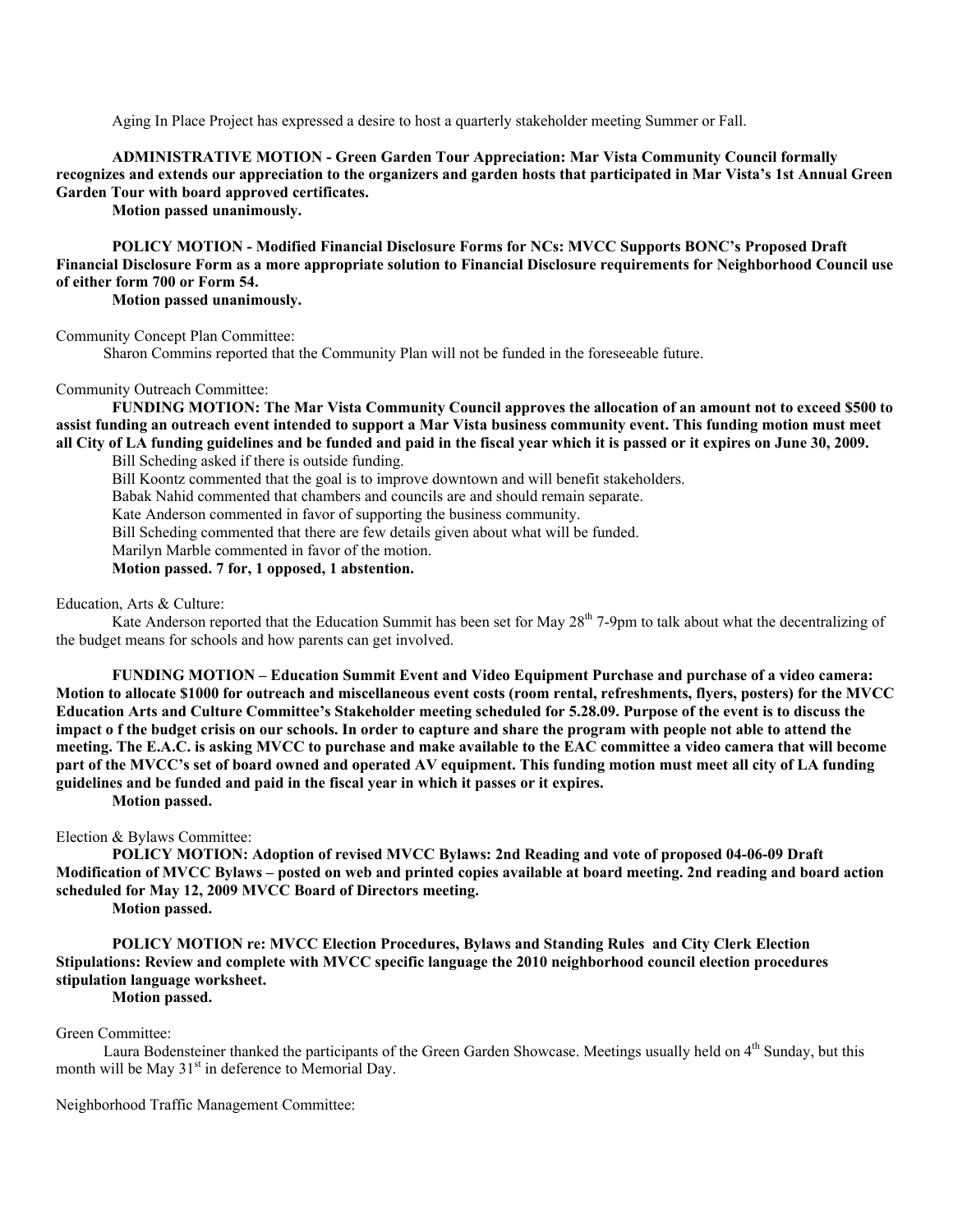## **FUNDING MOTION re. Speed Trailer Repair and Upgrade:**

**Whereas the MVCC Speed Trailer has been an asset to the MVCC Stakeholders by displaying the speed limit on streets were it is not posted, and by alerting motorists to their driving speed, and Whereas the MVCC Speed Trailer has also been an invaluable tool to the Neighborhood Traffic (NTM) Management Committee by allowing the Committee to know which Mar Vista streets have a cut-thru traffic problem, and to prioritize those streets for NTM Plans for reducing the cutthru traffic, but Whereas the data produced by the Data Acquisition Computer of the MVCC Speed Trailer has been difficult to work with and requires Mr. Scheding to run several programs he wrote to:**

**1. adjust the Time Stamp on the data records produced by the Speed Trailer to the correct local time, as the clock in the existing data commuter is not adjustable, and**

**2. convert the raw data records into meaningful and useful traffic counts, reports and speed reports.** 

**And Whereas upgrading the Data Acquisition Commuter will be required to produce reports when the MVCC implements its new website, or when Bill Scheding leaves the Board, and Whereas the radar gun of the MVCC Speed Trailer is now not functioning,** 

**Therefore the MVCC Neighborhood Traffic Management Committee requests the MVCC Board of Directors to approve and allocate: \$95 to repair the MVCC Speed Trailer's radar gun. \$250 to upgrade the MVCC Speed Trailer's Data Acquisition Commuter and Software – total expense not to exceed \$350. And to authorized Bill Pope to authorize RU2 Systems to make the repairs and to purchase the computer upgrade from RU2 Systems.**

**Motion passed.**

**POLICY MOTION - Letter to LADOT re Rose Avenue Speed Humps: See ATTACHMENT A.** Albert Olson asked about the final paragraph of the letter about how recommendations are presented. **Motion passed, 1 abstention.**

Old Fire Station #62 Ad Hoc Committee: **?**

**.**

Planning and Land Use Management Committee:

#### **ADMINISTRATIVE MOTION: The MVCC Board insists that the Livable Blvds. Planning team, enlisted by Bill Rosendahl and his Planning Staff, report to the MVCC on its progress to date. Motion passed.**

Update on Beautification Projects in MVCC Boundaries and update on Signage, SB1818 and Sober Living Houses tabled.

Recreation Open Space Enhancement Committee: No report.

Safety and Security Committee: No report.

Santa Monica Airport Committee: Under Old Business item – motion to purchase sound metering equipment.

SMC Bundy Campus Ad Hoc Committee: No report.

Transportation & Infrastructure Committee: **POLICY MOTION: Support for City Sign Ordinances and Sign Districts except for Ballona Wetlands:**

## **i) The MVCC recommends the following be sent as a CIS regarding CF 08-2020:**

**ii) The MVCC supports the L.A. Planning Commission's proposed ordinance amending Sections 11.5.7, 12.05, 12.21, 12.22, 12.23, 13.11 and Articles 4.4 and 9 of Chapter 1 of the Los Angeles Municipal Code to establish total sign area limits for properties; establish area and height limits for individual signs; prohibit off-site signs, digital displays and roof signs; establish administrative civil penalties for violations of the sign regulations; enact new criteria for the establishment of sign districts;**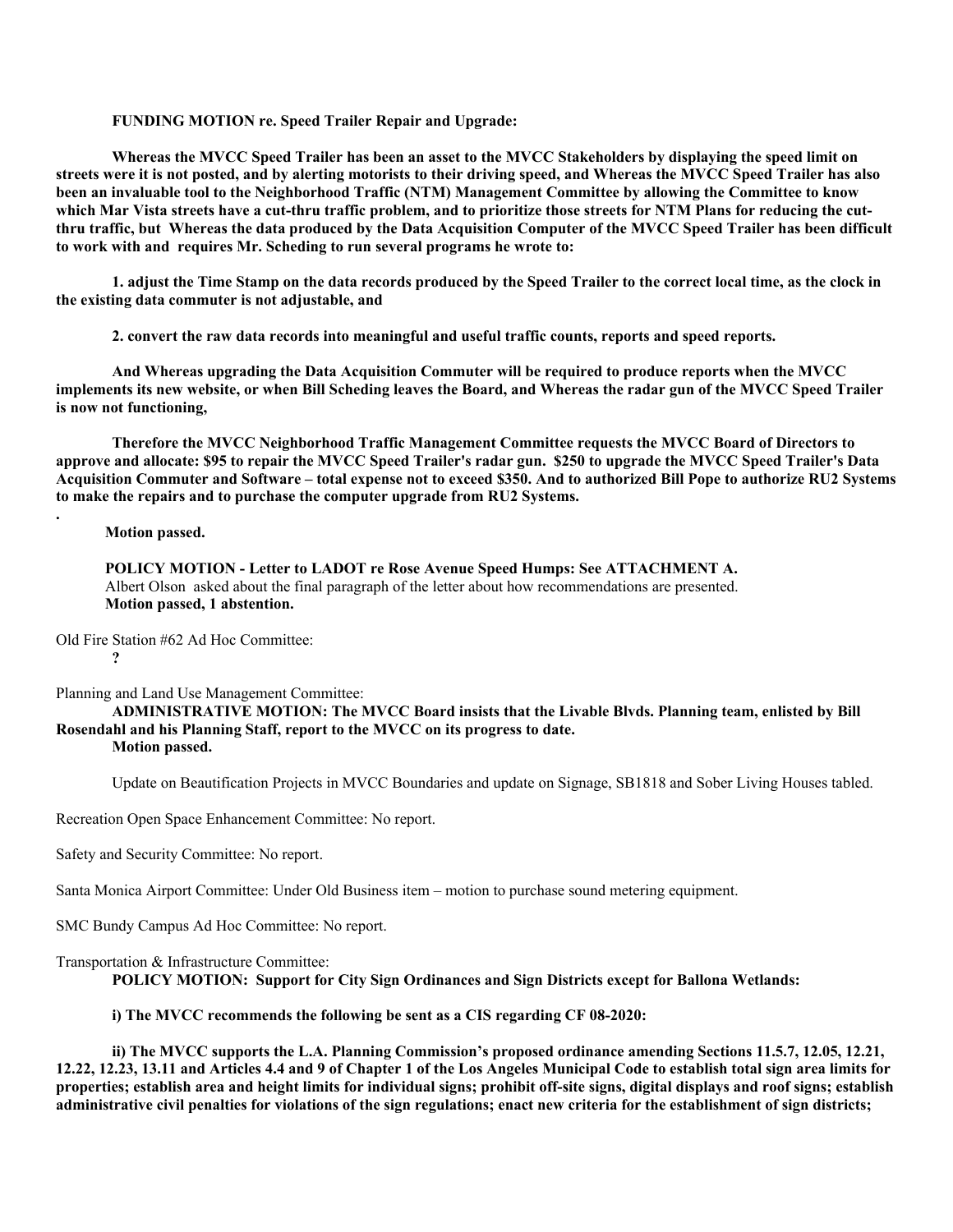**and enact related technical corrections and other measures to reduce visual clutter and otherwise mitigate the potential impacts of signs on the visual environment.**

**iii) However, the MVCC strongly opposes the designation of the Ballona Wetlands as an "area eligible to apply for Sign District designation." (See CPC Sign Ordinance ATTACHMENT 3 West/Coastal Los Angeles region: Ballona**  Wetlands (Formerly Playa Vista Phase III), Lincoln Blvd. and Culter Blvd.) We request that this valuable natural resource of **our community be taken off this list.**

**iv) The MVCC also strongly opposes the creation of new relief provisions for deviations from the sign regulations.**

**Motion passed.**

**POLICY MOTION: Representation on Expo Line Construction Authority Board: The MVCC Board strongly urges the City of Los Angeles to pursue all city, county and state efforts to ensure local representation during the planning and construction of the Westside Phase of the Exposition Light Rail Line by altering the composition of the Exposition Line Construction Authority Board to expedite the inclusion of the CD5 and CD11 Councilmembers on that Board.**

**Motion passed.**

**POLICY MOTION re: Opposition to Taxi parking in residential areas: The MVCC strongly opposes any change to LA City ordinances which would exempt taxis from restrictions prohibiting commercial vehicles from parking in residential areas for periods exceeding three (3) consecutive hours.**

Bill Pope commented in favor of the motion.

Bill Scheding asked when the prohibition would be effective.

**Motion passed, 1 abstention.**

**POLICY MOTION re: Cyclists Bill of Rights: The Mar Vista Community Council supports the following 12 "Cyclists' Bill Of Rights":**

**i) Cyclists have the right to travel safely and free of fear.**

**ii) Cyclists have the right to equal access to our public streets and to sufficient and significant road space.**

**iii) Cyclists have the right to the full support of educated law enforcement.**

**iv) Cyclists have the right to the full support of our judicial system and the right to expect that those who endanger, injure or kill cyclists be dealt with to the full extent of the law.**

**v) Cyclists have the right to routine accommodations in all roadway projects and improvements.**

**vi) Cyclists have the right to urban and roadway planning, development and design that enable and support safe cycling.**

**vii) Cyclists have the right to traffic signals, signage and maintenance standards that enable and support safe cycling.**

**viii) Cyclists have the right to be actively engaged as a constituent group in the organization and administration of our communities.**

**ix) Cyclists have the right to full access for themselves and their bicycles on all mass transit with no limitations.**

**x) Cyclists have the right to end-of-trip amenities that include safe and secure opportunities to park their bicycles.**

**xi) Cyclists have the right to be secure in their persons and property, and be free from unreasonable search and seizure, as guaranteed by the 4th Amendment.**

**xii) Cyclists have the right to peaceably assemble in the public space, as guaranteed by the 1st Amendment.**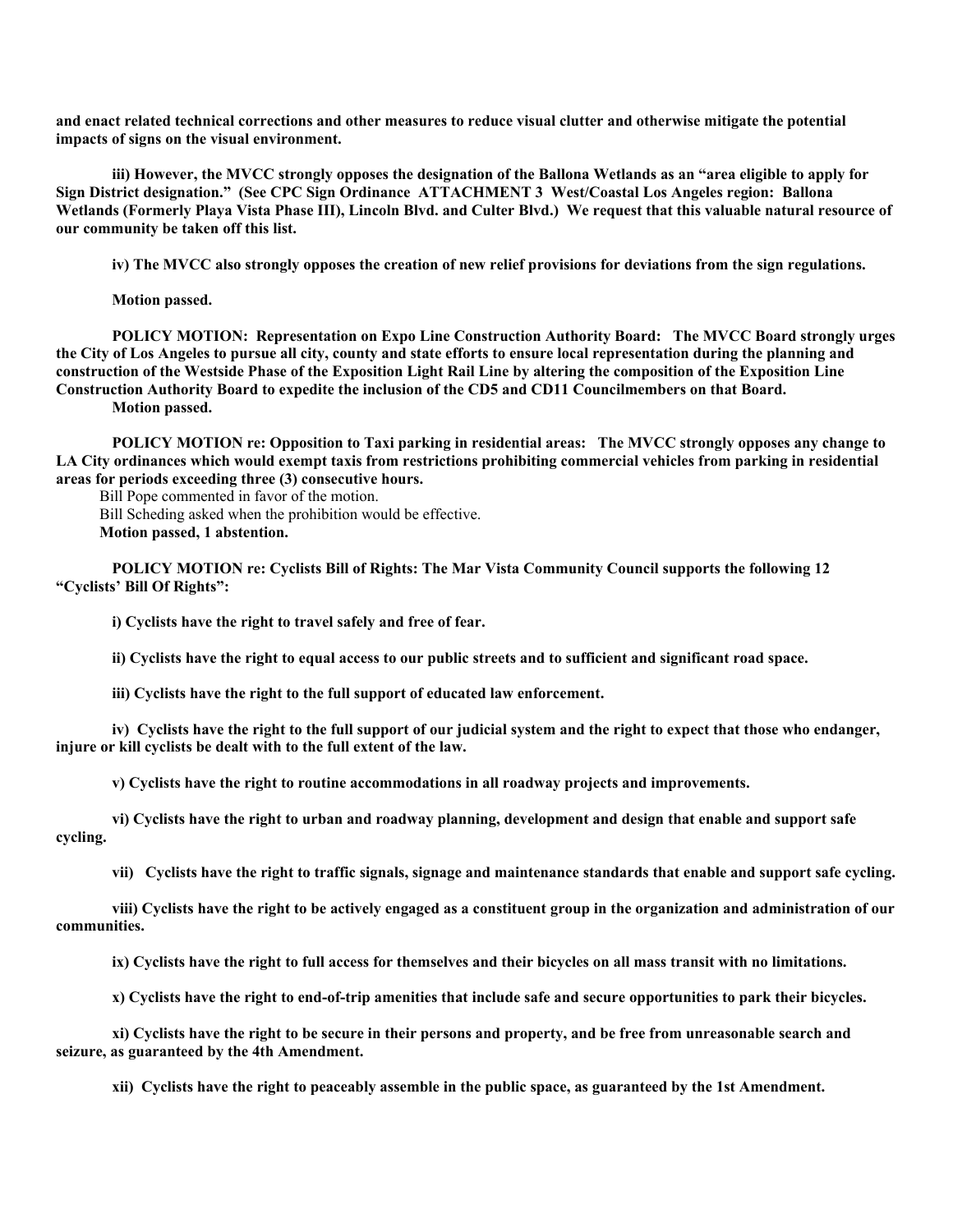Alex Thompson commented on the motion and stated that they are reaffirming the rights that are already law. Ian Marshbanks commented on the danger of riding in the roads and the positive impact of the motion. Brian Cooperman supports the motion and commented that he wants to be able to ride safely. Kate Anderson commented in favor of the motion. Marilyn Marble asked if cyclists are required to ride with the speed of traffic. **Motion passed, 1 abstention.**

#### Web Development Update:

Babak Nahid commented on the progress of the new web site.

# **ADMINISTRATIVE MOTION – Choosing a tag line for use in header of new web site: Our Community, Our Future Motion passed.**

*ZONE REPORTS*

Tabled.

## *OLD BUSINESS*

FUNDING MOTION: Purchase Sound Metering Equipment Motion to allocate and spend up to \$1500 to purchase a data logging sound meter to permit MVCC to better monitor noise from Santa Monica Airport. Further, the device will be used as part of a community outreach program to better inform the MVCC stakeholders about the timing and noise levels being generated by SMO.

Gwen Reinhart commented on the lack of public participation in the process for this motion.

Albert Olson commented about how the equipment will be used.

Sharon Commins asked where it would be placed and how often it would be used.

Marilyn Marble asked how long the meter can run.

Ken Alpern asked if the sound monitoring could have applications elsewhere.

Bill Koontz commented about needing a plan for implementation for data collection.

## **Motion to table. Motion was tabled.**

*NEW BUSINESS* None

*GRIEVANCES* None

#### FUTURE AGENDA None

Public Comment

Linda Lucks commented on the Budget and Finance Committee. She suggested working with the City Clerk to staff the elections.

The meeting was adjourned at 9:30 PM.

Minutes submitted by Laura Bodensteiner on May 15, 2009.

# **ATTACHMENT A**

Policy Motion - Letter to LADOT re Rose Avenue Speed Humps:

To: Mehrdad Moshkar, LADOT Neighborhood Traffic Management Section Supervisor

Thank you for helping our Rose Avenue residents address the speeding problem on their street, and for getting their Speed Tables installed before the City's budget reduction.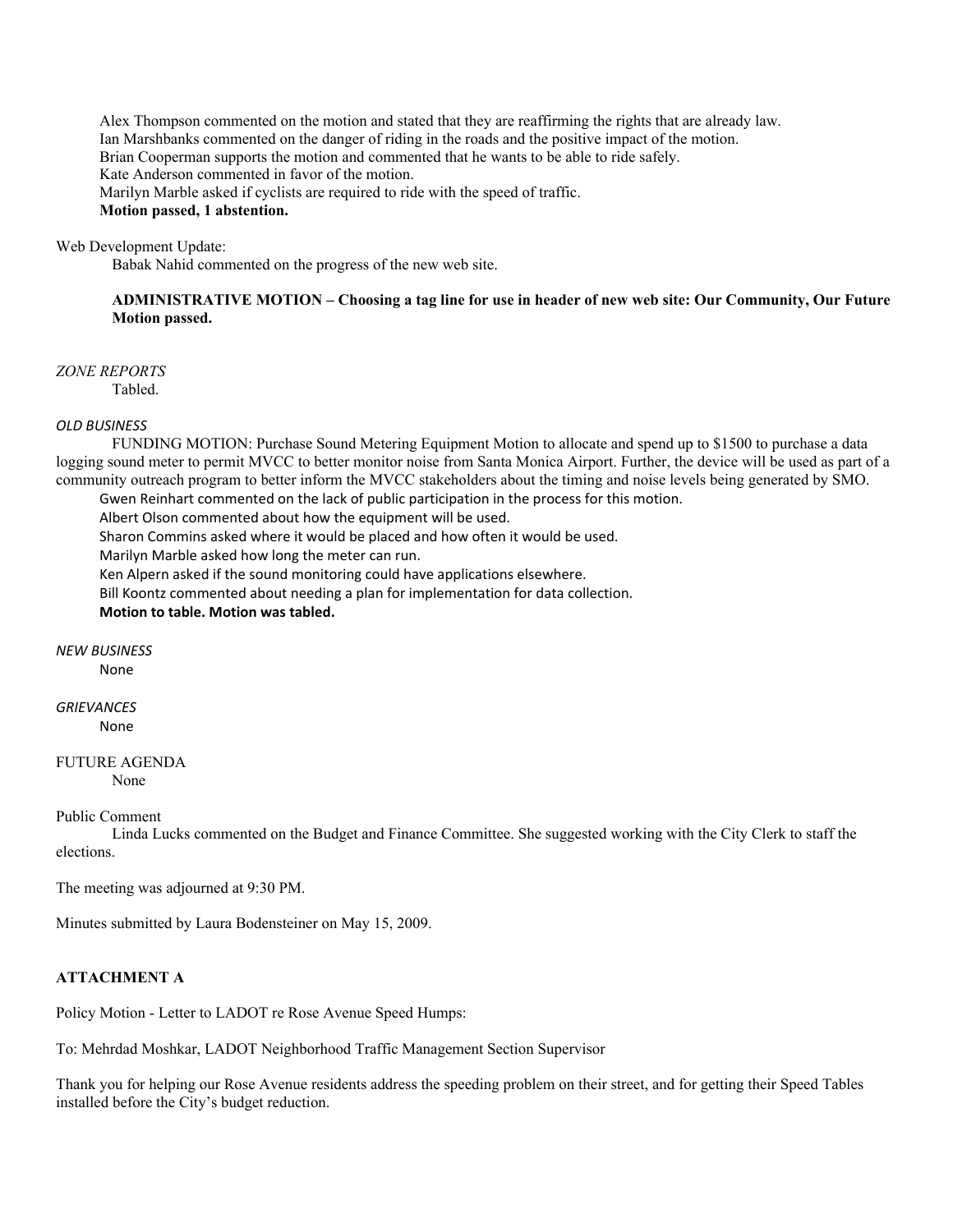While we realize these Speed Tables were placed in response to a petition submitted by Rose Avenue residents several years ago, we also understand that these four Speed Tables constitute the entirety of the only Neighborhood Traffic Management (NTM) Plan LADOT has offered thus far to reduce cut-thru traffic volumes on:

- Rose Avenue-Beethoven Street between Walgrove Avenue and Venice Boulevard, and
- Beethoven Street between Venice Boulevard and the Los Angeles City border.

In recent years, non-residential traffic on the above street segments has out numbered residential traffic as much as 4-to-1. In other words, cut-thru traffic constitutes 80% of the traffic on these residential streets.

The installation of the four Speed Tables has given the Mar Vista Community Council's (MVCC) Neighborhood Traffic Management (NTM) Committee the opportunity to evaluate the NTM Plan you recommended pursuant to the Residential Neighborhood Protection Plan of the Palms-Mar Vista-Del Rey Community Plan, i.e., to reduce cut-thru traffic volume on our residential streets in general and on Rose-Beethoven in particular.

Based on traffic surveys done by MVCC's NTM Committee and feedback from Rose Avenue residents, we regret to inform you that the Speed Humps you recently installed on Rose Avenue have made no significant progress toward accomplishing the Goal of the Residential Neighborhood Protection Plan, which as you know is to "Discourage non-residential traffic flow on residential streets".

This repeats the experience of the NTM Plan LADOT installed on Walgrove Avenue a few years back. In fact the measures install on Walgrove actually increased its use by non-residential traffic rather than discouraged it.

It is our understanding that LADOT's Neighborhood Traffic Management Section was established specifically to implement the Residential Neighborhood Protection Plan that is part of all 35 of the City's Community Plans. We are displeased over the results achieved thus far, and with the fact that LADOT and/or the City has allocated only one Traffic Engineer to fulfill this Plan for all of L.A.'s four million residents.

Therefore we must ask LADOT to offer additional cut-thru traffic reduction measures, or to authorize those to be recommended by the MVCC's Neighborhood Traffic Management Committee, for the above street segments, and for the other MVCC residential streets which have petitioned LADOT for relief, as the NTM Plans offered by LADOT thus far for those streets are also based primarily on the use of additional Speed Humps as the only full-time measures for reducing non-residential traffic on those residential streets.

Thank you in advance for your support of Community Plan.

Sincerely

Rob Kadota Chair, Mar Vista Community Council Board of Directors

Bill Pope Chair, MVCC Neighborhood Traffic Management Committee

Cc: Rita Robinson, General Manager, Los Angeles Department of Transportation Pauline Chan, Manager, LADOT Neighborhood Traffic Management LA City Councilman Bill Rosendahl LA City Council Deputy Len Nguyen